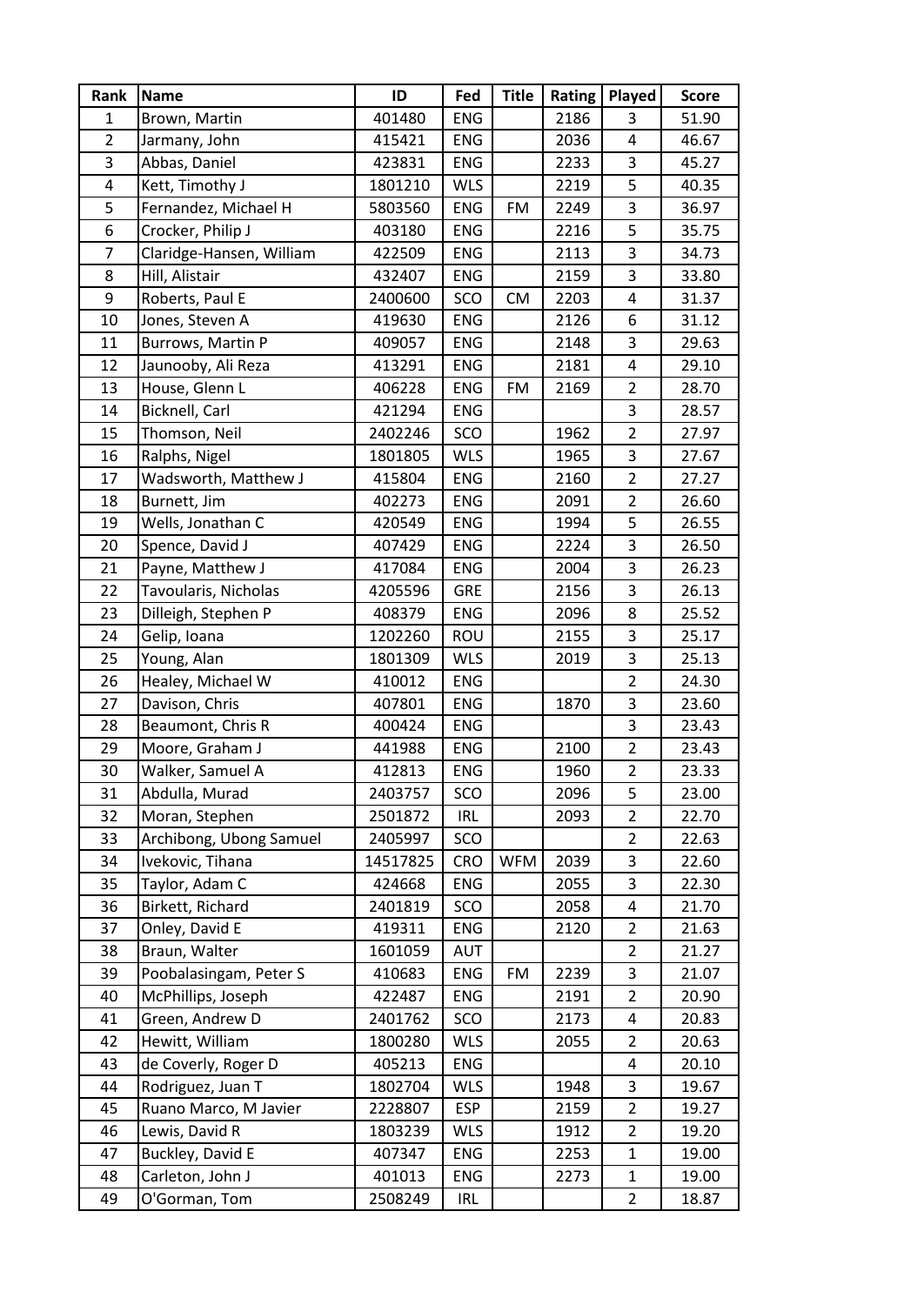| 50 | Brown, Thomas              | 1801430 | <b>WLS</b> |           | 2065 | 3              | 18.80 |
|----|----------------------------|---------|------------|-----------|------|----------------|-------|
| 51 | Doran, Chris               | 503835  | ENG        |           | 1976 | 4              | 18.53 |
| 52 | Jones, Iolo C              | 1800094 | <b>WLS</b> | <b>FM</b> | 2164 | $\mathbf{1}$   | 18.33 |
| 53 | Dalton, Joseph             | 427713  | <b>ENG</b> |           | 1825 | 3              | 17.87 |
| 54 | Evans, Nicholas T          | 1802674 | <b>WLS</b> |           |      | 3              | 17.47 |
| 55 | Pleasants, Allan J         | 411337  | <b>WLS</b> |           | 2120 | 6              | 17.46 |
| 56 | Burnett, Andrew B          | 2400855 | SCO        | <b>FM</b> | 2249 | $\mathbf{1}$   | 17.33 |
| 57 | Delaney, Killian           | 2501570 | <b>IRL</b> |           |      | 3              | 17.30 |
| 58 | Porter, Sam J              | 421111  | <b>ENG</b> |           |      | 3              | 17.07 |
| 59 | Anilkumar, Anantha P (jnr) | 424730  | <b>ENG</b> |           | 1838 | 4              | 16.70 |
| 60 | Storey, Charles H          | 406686  | <b>ENG</b> | <b>FM</b> | 2245 | $\mathbf{1}$   | 16.67 |
| 61 | Williamson, Roger G        | 414620  | <b>ENG</b> |           |      | $\overline{2}$ | 16.60 |
| 62 | Savory, Richard J          | 405671  | ENG        |           |      | 3              | 16.37 |
| 63 | Kalaiyalahan, Akshaya      | 422894  | <b>ENG</b> |           |      | $\overline{2}$ | 16.30 |
| 64 | Nicholson, Jim WR          | 417041  | <b>ENG</b> |           |      | $\mathsf 3$    | 16.27 |
| 65 | Bullen, Alex               | 1801627 | <b>WLS</b> |           |      | 3              | 16.13 |
| 66 | Foster, Timothy            | 423769  | ENG        |           |      | 4              | 15.97 |
| 67 | Waterfield, John W         | 407143  | <b>WLS</b> |           |      | 4              | 15.80 |
| 68 | Sanchez Botella, Luis J    | 2265320 | <b>ESP</b> | FM        | 2285 | $\overline{2}$ | 15.67 |
| 69 | Kalavannan, Koby           | 425753  | <b>ENG</b> |           | 2178 | 6              | 15.54 |
| 70 | Lock, Gavin R              | 408646  | ENG        |           |      | $\overline{2}$ | 15.50 |
| 71 | Rogers, Tim L              | 418137  | <b>ENG</b> |           |      | $\overline{2}$ | 15.47 |
| 72 | Ledger, Dave J             | 401986  | <b>ENG</b> | FM        | 2235 | $\mathbf{1}$   | 15.40 |
| 73 | O'Toole, George E          | 412732  | <b>ENG</b> |           | 2195 | $\mathbf 1$    | 15.40 |
| 74 | Weaving, Richard           | 401161  | <b>ENG</b> |           | 2257 | $\mathbf{1}$   | 15.40 |
| 75 | Fallowfield, Jeremy R      | 405450  | <b>ENG</b> |           |      | 3              | 15.20 |
| 76 | Menadue, Jeremy FS         | 404349  | <b>ENG</b> |           |      | $\overline{2}$ | 15.20 |
| 77 | Chapman, Terry PD          | 413399  | <b>ENG</b> | FM        | 2219 | $\mathbf{1}$   | 15.17 |
| 78 | Findlay, David J           | 2400278 | SCO        |           | 2181 | $\overline{2}$ | 14.77 |
| 79 | Surtees, Mike J            | 412619  | ENG        |           | 2149 | 5              | 14.75 |
| 80 | Pannwitz, Kai              | 2403226 | SCO        |           |      | 3              | 14.57 |
| 81 | Freeland, Alexander        | 1802062 | <b>WLS</b> |           | 1952 | $\overline{2}$ | 14.50 |
| 82 | Meek, Stephen J            | 411035  | ENG        |           |      | 3              | 14.27 |
| 83 | May, Adam J                | 1800710 | <b>WLS</b> |           |      | 4              | 14.13 |
| 84 | Player, Edmund C           | 406520  | ENG        |           | 2196 | $\overline{2}$ | 14.00 |
| 85 | Jameson, David             | 1801538 | <b>WLS</b> |           | 2088 | $\mathbf{1}$   | 13.93 |
| 86 | Asenov, Pavel              | 433705  | ENG        |           |      | $\overline{2}$ | 13.93 |
| 87 | Fernandez, Daniel H        | 5801605 | ENG        |           |      | $\mathbf{1}$   | 13.93 |
| 88 | Frew, Elliot               | 2402386 | SCO        |           | 2089 | $\mathbf{1}$   | 13.70 |
| 89 | McMichael, Richard J       | 400963  | ENG        | <b>CM</b> | 2207 | $\mathbf{1}$   | 13.60 |
| 90 | Haydon, David L            | 415405  | ENG        |           |      | $\mathbf{1}$   | 13.50 |
| 91 | Fathallah, Joe             | 1801899 | <b>WLS</b> |           | 2002 | 5              | 13.38 |
| 92 | Daly, Colm                 | 2500434 | <b>IRL</b> |           |      | $\mathbf{1}$   | 13.00 |
| 93 | Morris, Gareth L           | 1800892 | <b>WLS</b> |           |      | $\overline{2}$ | 12.97 |
| 94 | Waters, Clive L            | 407330  | ENG        |           |      | $\mathbf{1}$   | 12.73 |
| 95 | Klingher, Dominic          | 428850  | <b>ENG</b> |           | 1869 | 4              | 12.73 |
| 96 | Gallagher, Daniel GH       | 436550  | <b>ENG</b> |           |      | 4              | 12.70 |
| 97 | Berry, Stephen H           | 403369  | ENG        |           |      | $\mathbf{1}$   | 12.70 |
| 98 | Brusey, Alan W             | 406880  | ENG        |           |      | $\mathbf{1}$   | 12.70 |
| 99 | Corkett, Anthony R         | 400670  | ENG        |           |      | $\mathbf 1$    | 12.67 |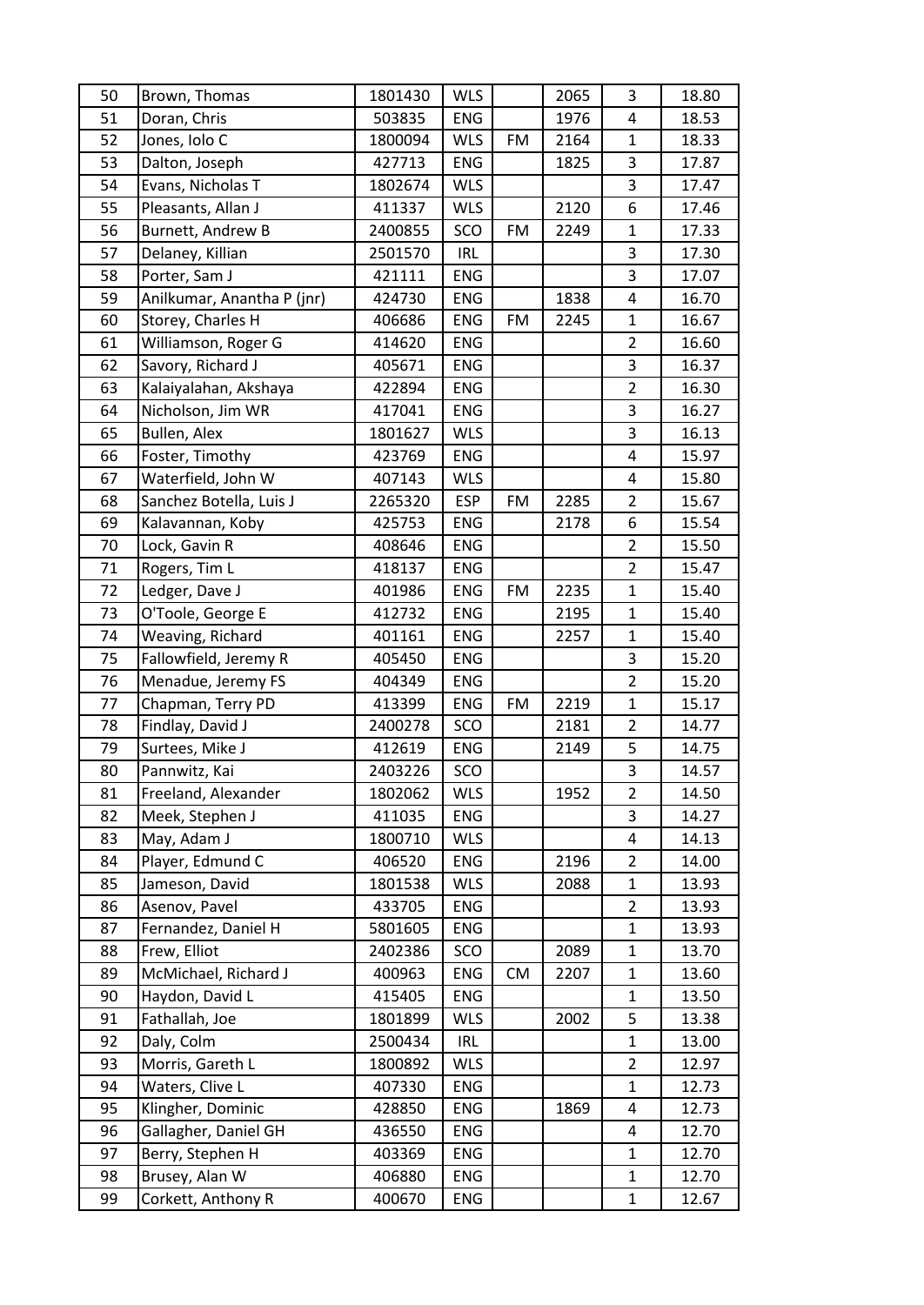| 100 | Wager, John D         | 420204   | <b>ENG</b> |      | $\overline{2}$ | 12.67 |
|-----|-----------------------|----------|------------|------|----------------|-------|
| 101 | Longson, Alexander    | 408093   | <b>ENG</b> |      | 1              | 12.60 |
| 102 | Longson, Sarah N      | 2501465  | <b>ENG</b> |      | $\mathbf{1}$   | 12.60 |
| 103 | Green, Michael L      | 2402734  | SCO        |      | $\mathbf{1}$   | 12.17 |
| 104 | Ai, Farshad           | 425281   | <b>ENG</b> |      | $\overline{2}$ | 12.17 |
| 105 | Hatchett, Paul D      | 1802330  | <b>ENG</b> |      | 4              | 11.83 |
| 106 | Crockart, George N    | 436569   | <b>ENG</b> |      | $\mathbf{1}$   | 11.67 |
| 107 | Crockart, Scott A     | 470147   | <b>ENG</b> |      | $\mathbf 1$    | 11.67 |
| 108 | Graham, David B       | 408131   | <b>ENG</b> |      | $\mathbf{1}$   | 11.50 |
| 109 | Malkiel, Daniel EM    | 2021315  | <b>USA</b> |      | 3              | 11.50 |
| 110 | Sreeves, Clement      | 2402564  | SCO        |      | $\mathbf{1}$   | 11.33 |
| 111 | Mordue, A Tyson       | 403040   | <b>ENG</b> |      | $\overline{2}$ | 11.20 |
| 112 | Bridge, Neil A        | 421200   | <b>ENG</b> |      | $\mathbf{1}$   | 11.17 |
| 113 | Brooks, Phil J        | 405540   | <b>ENG</b> |      | $\mathbf{1}$   | 11.17 |
| 114 | Slade, Theo           | 426547   | ENG        |      | $\mathbf{1}$   | 11.13 |
| 115 | Bass, John W          | 407925   | <b>ENG</b> |      | $\overline{2}$ | 11.07 |
| 116 | Bolt, Graham          | 410438   | <b>ENG</b> |      | $\overline{2}$ | 11.07 |
| 117 | Gray, Mark S          | 414964   | <b>ENG</b> |      | $\mathbf{1}$   | 10.77 |
| 118 | Pafura, P Godfrey     | 10000208 | <b>UGA</b> |      | $\overline{2}$ | 10.77 |
| 119 | Stanisz, Patryk       | 1123106  | POL        |      | $\overline{2}$ | 10.77 |
| 120 | Broek, Thomas         | 1005731  | <b>NED</b> |      | $\overline{2}$ | 10.67 |
| 121 | Smith, Andrew P       | 2500833  | <b>IRL</b> |      | $\mathbf{1}$   | 10.67 |
| 122 | Britton, Richard L    | 401692   | <b>ENG</b> |      | $\mathbf{1}$   | 10.53 |
| 123 | Fitzsimons, David     | 2501961  | IRL        |      | $\mathbf{1}$   | 10.53 |
| 124 | Ledger, Stephen C     | 404470   | <b>ENG</b> |      | $\mathbf{1}$   | 10.53 |
| 125 | Lewis, Andrew P       | 400955   | <b>ENG</b> |      | $\mathbf{1}$   | 10.53 |
| 126 | Pert, Richard G       | 404748   | <b>ENG</b> |      | $\mathbf{1}$   | 10.53 |
| 127 | Webb, Laurence E      | 402389   | <b>ENG</b> |      | $\mathbf{1}$   | 10.53 |
| 128 | Heaven, Peter         | 1803603  | <b>WLS</b> |      | $\mathbf 1$    | 10.47 |
| 129 | Johansson, Toni       | 1703269  | SWE        |      | 3              | 10.40 |
| 130 | Turner, Joseph D      | 1801520  | <b>WLS</b> | 1936 | 8              | 10.33 |
| 131 | Okhai, Shabir         | 445134   | <b>ENG</b> |      | 5              | 10.30 |
| 132 | Martin, Lewis         | 410551   | <b>ENG</b> |      | 3              | 10.17 |
| 133 | Moreby, James E       | 427756   | ENG        |      | 5              | 10.13 |
| 134 | Allis, Richard        | 435791   | <b>ENG</b> |      | $\mathbf{1}$   | 10.10 |
| 135 | Cherupalli, Ramprasad | 25623761 | IND        |      | 3              | 10.07 |
| 136 | Kirby, Peter J        | 409014   | GCI        |      | 4              | 10.07 |
| 137 | Garnett, John S       | 410829   | ENG        |      | 4              | 9.73  |
| 138 | Kay, Lee P            | 438014   | <b>ENG</b> |      | $\mathbf{1}$   | 9.70  |
| 139 | Peacock, Malcolm R    | 414611   | <b>ENG</b> |      | 1              | 9.70  |
| 140 | Abrahams, Daniel      | 2606879  | CAN        |      | $\overline{2}$ | 9.67  |
| 141 | Ridge, Michael        | 2401894  | SCO        |      | 4              | 9.67  |
| 142 | White, Stuart A       | 407747   | SCO        |      | $\mathbf 1$    | 9.60  |
| 143 | Floros, Antonios      | 2404605  | SCO        |      | $\mathbf{1}$   | 9.60  |
| 144 | Dabos-Doukas, Ioannis | 4284488  | SCO        |      | 4              | 9.50  |
| 145 | Tambini, Jasper       | 418030   | ENG        |      | 2              | 9.23  |
| 146 | May, Frank            | 1801201  | <b>WLS</b> |      | $\mathbf{1}$   | 9.17  |
| 147 | Pickersgill, Adrian O | 404519   | <b>ENG</b> |      | $\overline{2}$ | 9.10  |
| 148 | Bryant, Richard BE    | 407267   | <b>ENG</b> |      | $\overline{2}$ | 9.00  |
| 149 | Ramage, Colin R       | 437620   | ENG        |      | $\overline{2}$ | 9.00  |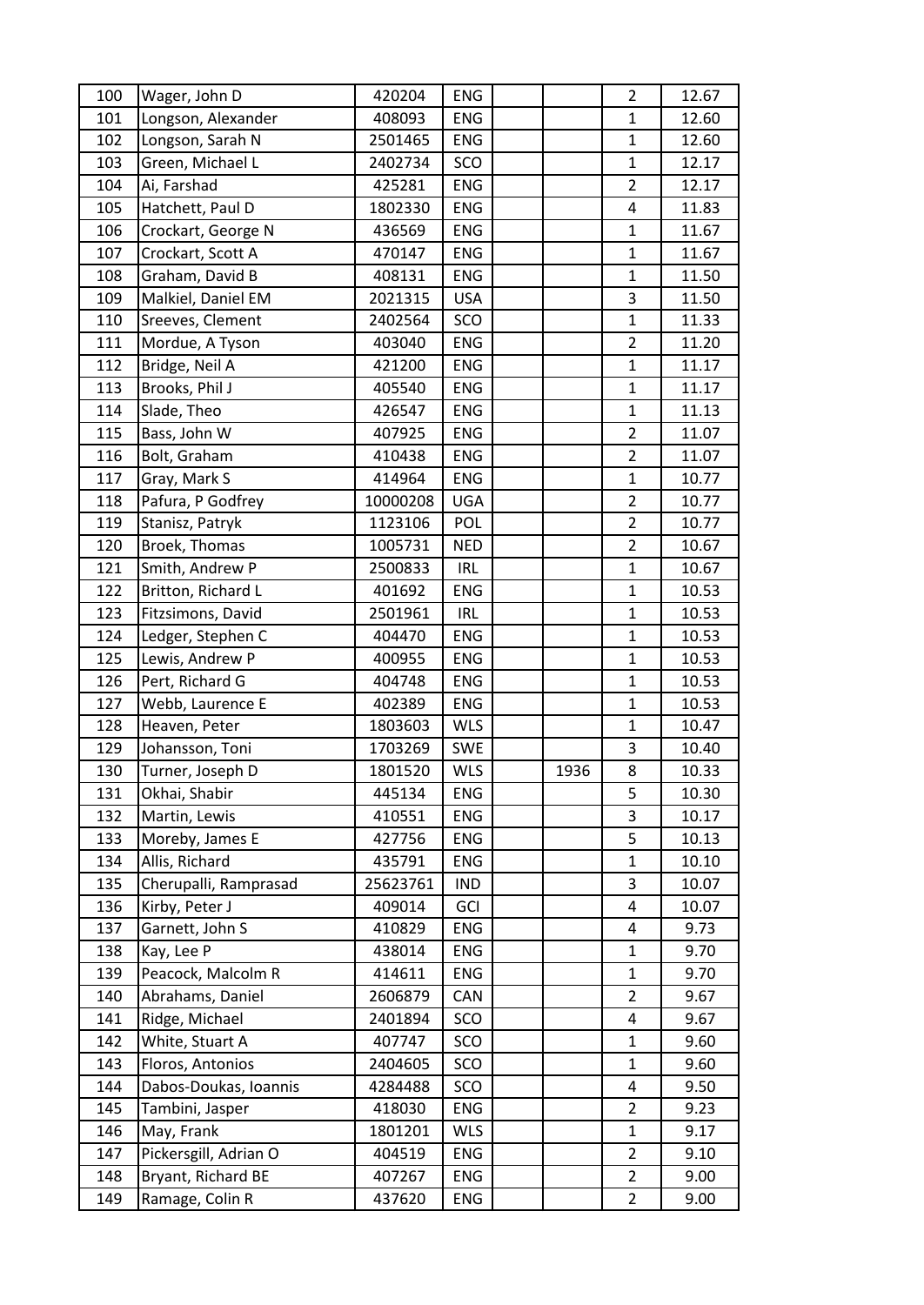| 150 | Archer-Lock, Christopher J | 403628  | <b>ENG</b> |  | 1              | 8.83 |
|-----|----------------------------|---------|------------|--|----------------|------|
| 151 | Dargan, Paul AG            | 416762  | <b>ENG</b> |  | $\mathbf{1}$   | 8.83 |
| 152 | Fordham, Nicholas          | 415928  | ENG        |  | $\mathbf{1}$   | 8.83 |
| 153 | Mollison, Jamie            | 2402300 | SCO        |  | $\mathbf{1}$   | 8.77 |
| 154 | Pearce, Roger W            | 448249  | <b>ENG</b> |  | $\mathbf{1}$   | 8.77 |
| 155 | Gray, Euan                 | 2405180 | SCO        |  | 5              | 8.60 |
| 156 | Willmoth, Robert F         | 402540  | <b>ENG</b> |  | $\mathbf{1}$   | 8.50 |
| 157 | Strugnell, Carl            | 616753  | <b>WLS</b> |  | $\mathbf{1}$   | 8.33 |
| 158 | Moore, Gerald              | 403440  | <b>ENG</b> |  | 3              | 8.20 |
| 159 | Oyama, Akito               | 7001630 | <b>ENG</b> |  | $\mathbf{1}$   | 8.00 |
| 160 | Rudd, Jack                 | 405736  | <b>ENG</b> |  | $\mathbf{1}$   | 7.77 |
| 161 | Haldane, Robin W           | 408875  | <b>ENG</b> |  | 3              | 7.67 |
| 162 | Mason, Donald J            | 405116  | <b>ENG</b> |  | $\mathbf 2$    | 7.47 |
| 163 | Modi, Shyam Jagdish        | 446025  | <b>ENG</b> |  | $\mathbf{1}$   | 7.47 |
| 164 | Page, Mark E               | 417050  | <b>ENG</b> |  | $\mathbf 1$    | 7.47 |
| 165 | Paterson, Andrew I         | 435724  | <b>ENG</b> |  | 3              | 7.47 |
| 166 | Lentzos, Ioannis           | 4255470 | <b>GRE</b> |  | $\overline{2}$ | 7.30 |
| 167 | McDougall, William M       | 2404923 | SCO        |  | $\mathbf{1}$   | 7.13 |
| 168 | Bonafont, Philip R         | 409197  | <b>ENG</b> |  | $\overline{2}$ | 7.00 |
| 169 | Ratnesan, Ranesh           | 439339  | <b>ENG</b> |  | $\mathbf{1}$   | 7.00 |
| 170 | Taylor, William J          | 423130  | <b>ENG</b> |  | 3              | 6.93 |
| 171 | Fox, Anthony               | 2500736 | <b>IRL</b> |  | $\mathbf 1$    | 6.93 |
| 172 | Freeman, Gordon            | 2501309 | <b>IRL</b> |  | $\mathbf{1}$   | 6.93 |
| 173 | O'Donnell, Conor           | 2504243 | <b>IRL</b> |  | $\mathbf{1}$   | 6.93 |
| 174 | Murphy, Hugh W             | 422444  | <b>ENG</b> |  | 1              | 6.90 |
| 175 | Talbot, Nathan L           | 419605  | <b>ENG</b> |  | $\mathbf{1}$   | 6.90 |
| 176 | Ali, Golam S               | 414646  | <b>ENG</b> |  | $\mathbf{1}$   | 6.83 |
| 177 | Cox, John J                | 401064  | ENG        |  | $\mathbf{1}$   | 6.83 |
| 178 | Ferrington, Nigel M        | 468479  | ENG        |  | $\mathbf{1}$   | 6.83 |
| 179 | Ghasi, Ameet K             | 409200  | ENG        |  | $\mathbf{1}$   | 6.83 |
| 180 | Brown, Alan M              | 409804  | ENG        |  | $\mathbf{1}$   | 6.63 |
| 181 | Gostelow, David W          | 413151  | ENG        |  | 2              | 6.63 |
| 182 | Wheeler, John F            | 408417  | <b>ENG</b> |  | $\mathbf{1}$   | 6.63 |
| 183 | Bhopal, Raj                | 2404443 | SCO        |  | $\overline{2}$ | 6.47 |
| 184 | Sands, David A             | 402060  | <b>WLS</b> |  | $\mathbf{1}$   | 6.43 |
| 185 | Shafi, Declan              | 2405156 | SCO        |  | $\overline{2}$ | 6.23 |
| 186 | Davis, Lee                 | 1801325 | <b>WLS</b> |  | 3              | 6.17 |
| 187 | Delaney, Rory              | 2502208 | <b>IRL</b> |  | 1              | 6.13 |
| 188 | Devenney, Ray              | 2507102 | IRL.       |  | $\mathbf{1}$   | 6.13 |
| 189 | Dunne, Thomas Junior       | 2507269 | <b>IRL</b> |  | $\mathbf{1}$   | 6.13 |
| 190 | Fanning, Desmond           | 2510448 | <b>IRL</b> |  | $\mathbf{1}$   | 6.13 |
| 191 | Miller, Jacob              | 2507480 | <b>IRL</b> |  | $\mathbf{1}$   | 6.13 |
| 192 | Quinn, Rory                | 2501643 | IRL        |  | $\mathbf{1}$   | 6.13 |
| 193 | Sheehy, Padraig            | 2507994 | <b>IRL</b> |  | $\mathbf{1}$   | 6.13 |
| 194 | Twomey, Pat                | 2501937 | <b>IRL</b> |  | $\mathbf{1}$   | 6.13 |
| 195 | Walsh, Paul                | 2501260 | <b>IRL</b> |  | $\mathbf{1}$   | 6.13 |
| 196 | French, Max                | 426652  | ENG        |  | 11             | 6.03 |
| 197 | Jayawarna, Nugith          | 434884  | ENG        |  | 6              | 5.78 |
| 198 | Bennett, John M            | 403261  | <b>ENG</b> |  | $\overline{2}$ | 5.73 |
| 199 | Lyth, John D               | 415278  | ENG        |  | 1              | 5.73 |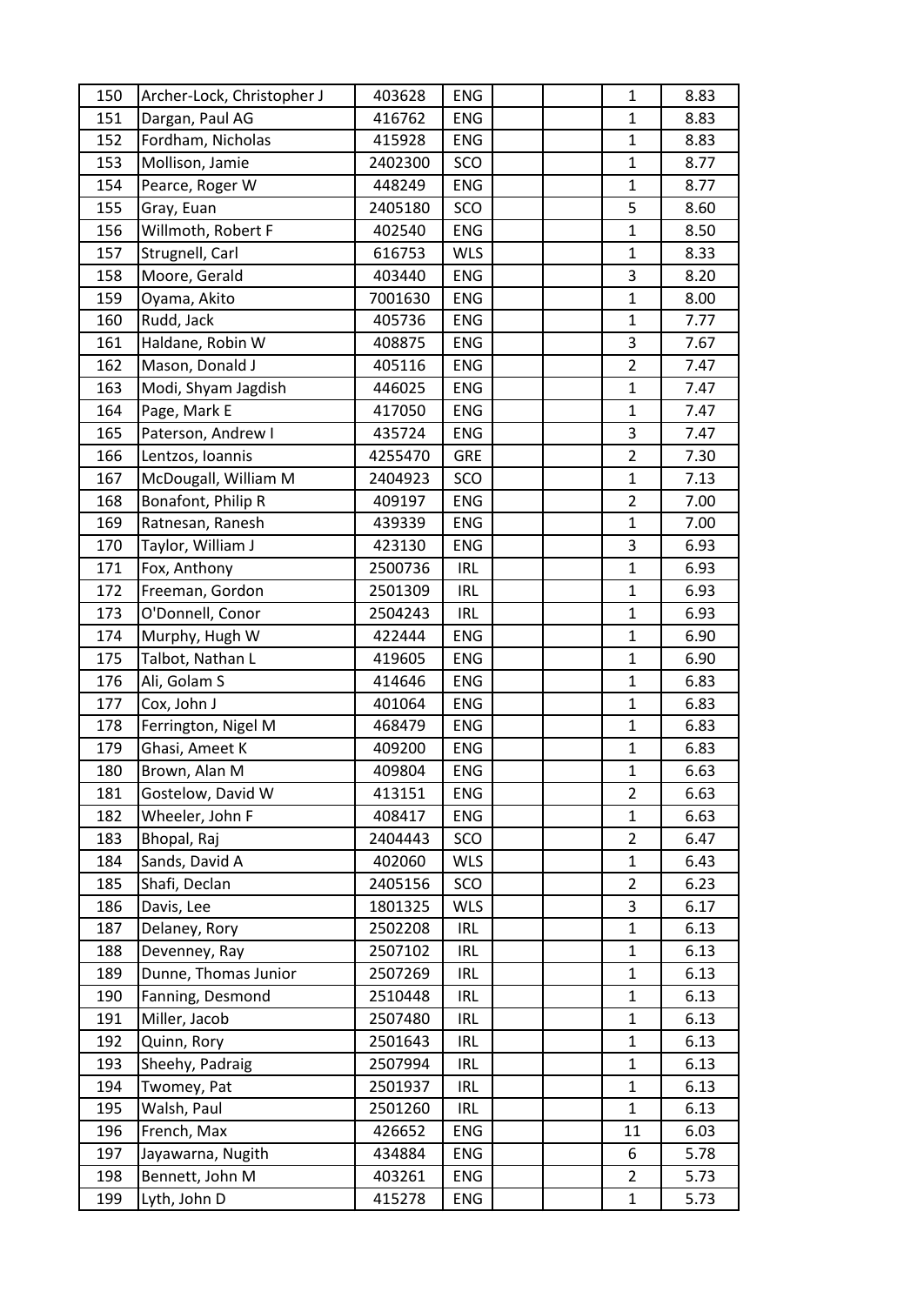| 200 | Prior, Stephen CV   | 423378   | <b>ENG</b> |  | $\overline{2}$ | 5.30 |
|-----|---------------------|----------|------------|--|----------------|------|
| 201 | Ward, Andy          | 2406020  | SCO        |  | $\mathbf{1}$   | 5.27 |
| 202 | Wright, Jonathan    | 418331   | <b>ENG</b> |  | $\mathbf 1$    | 5.27 |
| 203 | Coles, Steven F     | 421340   | <b>ENG</b> |  | $\mathbf{1}$   | 5.10 |
| 204 | Nayak, Raghav       | 430919   | <b>ENG</b> |  | $\mathbf{1}$   | 5.10 |
| 205 | O'brien, Ray        | 2503107  | <b>IRL</b> |  | $\mathbf{1}$   | 5.10 |
| 206 | Golding, Alex       | 427241   | ENG        |  | $\mathbf{1}$   | 5.03 |
| 207 | Milnes, Anthony CP  | 409634   | <b>ENG</b> |  | $\mathbf{1}$   | 5.03 |
| 208 | Zhang, Anthony Y    | 425788   | ENG        |  | $\mathbf{1}$   | 5.03 |
| 209 | Koehn, Lennart      | 12938041 | SCO        |  | 3              | 5.00 |
| 210 | Marks, Ian A        | 2401983  | SCO        |  | 3              | 5.00 |
| 211 | Amato, Giampiero    | 813303   | <b>ITA</b> |  | 3              | 4.87 |
| 212 | Cusick, Peter W     | 435856   | <b>ENG</b> |  | $\overline{2}$ | 4.87 |
| 213 | Cavendish, Joshua Z | 418005   | ENG        |  | $\overline{2}$ | 4.80 |
| 214 | Haridas, Girinath   | 427144   | <b>ENG</b> |  | 3              | 4.80 |
| 215 | Pollack, Oscar      | 429414   | ENG        |  | $\mathbf{1}$   | 4.80 |
| 216 | Rajesh, Gorak       | 5091586  | ENG        |  | 3              | 4.80 |
| 217 | Young, Daniel J     | 425184   | <b>ENG</b> |  | 3              | 4.80 |
| 218 | Byway, Paul V       | 400920   | ENG        |  | $\overline{2}$ | 4.53 |
| 219 | Littleton, Mark     | 431214   | <b>ENG</b> |  | $\overline{2}$ | 4.53 |
| 220 | Robertson, Ian C    | 2400685  | SCO        |  | $\mathbf{1}$   | 4.50 |
| 221 | Walker, Duncan      | 2461692  | SCO        |  | $\overline{2}$ | 4.50 |
| 222 | Wilson, Ewan        | 423653   | <b>ENG</b> |  | $\mathbf{1}$   | 4.50 |
| 223 | Heron, Donald       | 416282   | SCO        |  | $\mathbf{1}$   | 4.33 |
| 224 | Thomas, Roy         | 1803190  | <b>WLS</b> |  | 4              | 4.03 |
| 225 | Bamber, Elaine      | 2401428  | SCO        |  | $\mathbf{1}$   | 3.83 |
| 226 | Donohue, Tom        | 2401959  | SCO        |  | $\mathbf{1}$   | 3.83 |
| 227 | Malkin, Jamie       | 2403668  | SCO        |  | $\mathbf{1}$   | 3.83 |
| 228 | Turner, Max N       | 447722   | ENG        |  | $\overline{2}$ | 3.83 |
| 229 | James, Russell A    | 407070   | <b>ENG</b> |  | $\overline{2}$ | 3.67 |
| 230 | Bevan, Peter M      | 1800345  | <b>WLS</b> |  | 3              | 3.63 |
| 231 | Garcia, Jason       | 1801775  | <b>WLS</b> |  | $\mathbf{1}$   | 3.63 |
| 232 | Gibbons, Andrew     | 1800078  | <b>WLS</b> |  | 1              | 3.63 |
| 233 | Jones, Ian R        | 1802372  | <b>WLS</b> |  | $\mathbf{1}$   | 3.63 |
| 234 | Moore, Robert       | 1800124  | <b>WLS</b> |  | $\mathbf{1}$   | 3.63 |
| 235 | Armbruster, David   | 470007   | ENG        |  | $\mathbf{1}$   | 3.40 |
| 236 | Clarke, John S      | 429988   | ENG        |  | $\mathbf{1}$   | 3.40 |
| 237 | Kendall, Paul SN    | 412309   | ENG        |  | $\mathbf{1}$   | 3.40 |
| 238 | Palucha, Szymon     | 430005   | <b>ENG</b> |  | $\overline{2}$ | 3.40 |
| 239 | Riding, Mick D      | 430102   | ENG        |  | $\overline{2}$ | 3.40 |
| 240 | Turner, James       | 430293   | ENG        |  | $\mathbf 1$    | 3.40 |
| 241 | Zhang, Zheming      | 430757   | ENG        |  | $\overline{2}$ | 3.40 |
| 242 | Gregory, Stephen J  | 410837   | ENG        |  | $\overline{2}$ | 3.37 |
| 243 | Horton, Jamie A     | 421472   | ENG        |  | $\mathbf 1$    | 3.37 |
| 244 | Round, R Michael    | 416363   | ENG        |  | $\mathbf{1}$   | 3.37 |
| 245 | Savage, Nicholas W  | 417157   | <b>ENG</b> |  | 3              | 3.37 |
| 246 | Batchelor, Paul A   | 404225   | ENG        |  | $\overline{2}$ | 3.33 |
| 247 | van Kemenade, Rudy  | 410942   | <b>WLS</b> |  | 3              | 3.07 |
| 248 | Bak, Andrew         | 421138   | ENG        |  | $\mathbf{1}$   | 2.93 |
| 249 | Shaw, Peter         | 411361   | ENG        |  | $\overline{2}$ | 2.93 |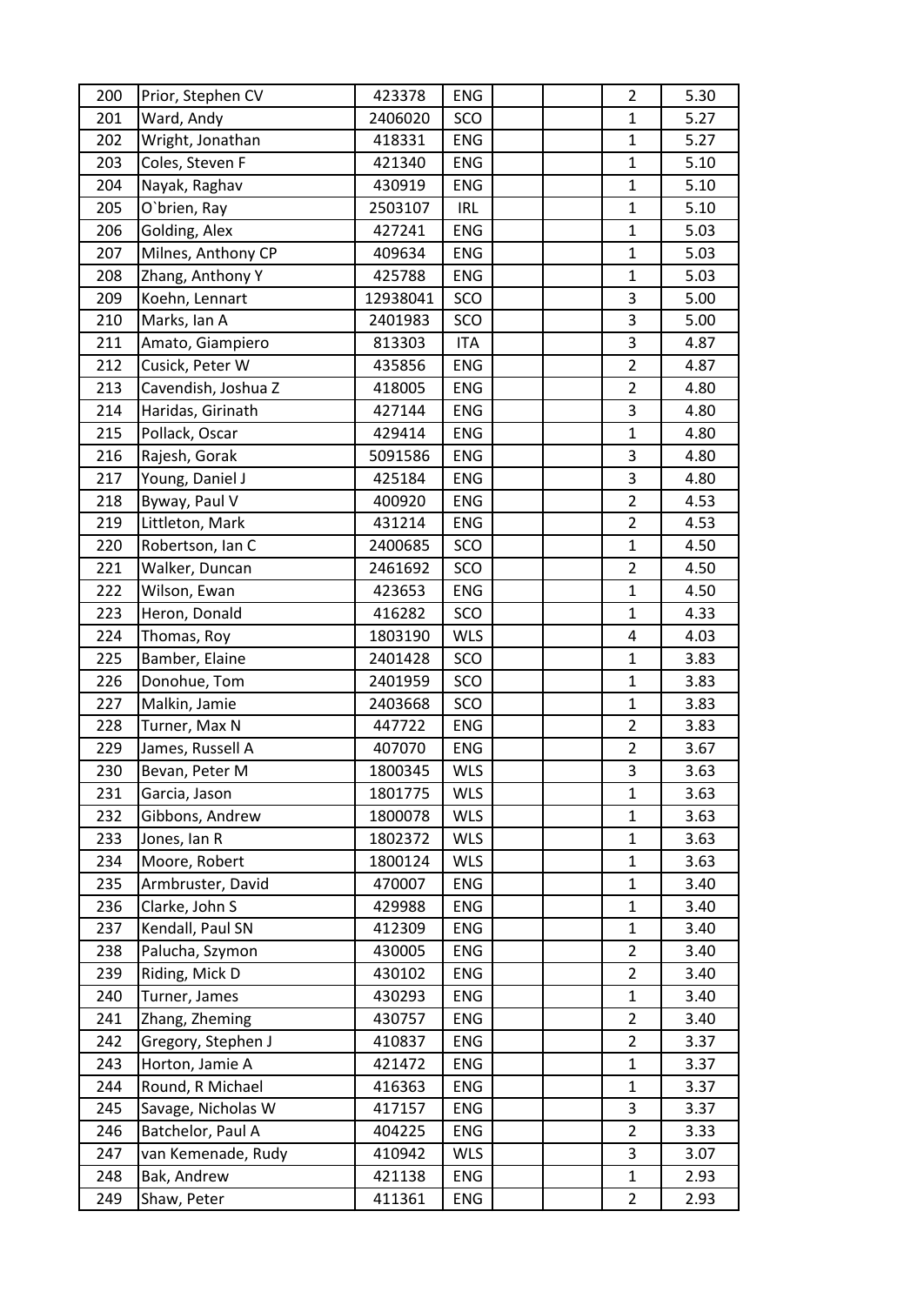| 250 | Walton, Alan J       | 409898  | <b>ENG</b> |  | $\mathbf{1}$   | 2.93 |
|-----|----------------------|---------|------------|--|----------------|------|
| 251 | Bennett, Dominic L   | 416657  | <b>ENG</b> |  | $\mathbf{1}$   | 2.93 |
| 252 | Holton, Jake         | 436437  | <b>ENG</b> |  | 4              | 2.93 |
| 253 | Wandowicz, Kajetan   | 1169777 | POL        |  | $\overline{2}$ | 2.93 |
| 254 | Moore, Geoffrey R    | 446181  | <b>ENG</b> |  | 3              | 2.90 |
| 255 | Cormican, John A     | 2506220 | IRL        |  | 3              | 2.63 |
| 256 | Tomboline, David     | 414409  | <b>WLS</b> |  | $\overline{2}$ | 2.53 |
| 257 | Haigh, Tony          | 1802569 | <b>WLS</b> |  | $\mathbf 2$    | 2.43 |
| 258 | Hurn, Robert AJ      | 1801929 | <b>WLS</b> |  | 3              | 2.43 |
| 259 | Bridges, Paul        | 1801848 | <b>WLS</b> |  | 4              | 2.43 |
| 260 | Healy, John          | 2500965 | <b>IRL</b> |  | $\mathbf{1}$   | 2.43 |
| 261 | O'Grady, Gary        | 415375  | <b>IRL</b> |  | $\mathbf{1}$   | 2.43 |
| 262 | Howell, Chris I      | 403687  | <b>ENG</b> |  | $\mathbf{1}$   | 2.17 |
| 263 | Patrick, David A     | 468517  | <b>ENG</b> |  | $\mathbf{1}$   | 2.17 |
| 264 | Pink, Joshua         | 424790  | ENG        |  | $\mathbf{1}$   | 2.17 |
| 265 | Regan, Natasha K     | 403067  | <b>ENG</b> |  | 3              | 2.17 |
| 266 | Simons, Martin J     | 407577  | <b>ENG</b> |  | $\mathbf 1$    | 2.17 |
| 267 | Coward, Neil         | 437590  | <b>ENG</b> |  | 3              | 2.17 |
| 268 | Littlejohns, David P | 409731  | <b>ENG</b> |  | $\overline{2}$ | 1.97 |
| 269 | Benson, Sean T       | 441899  | ENG        |  | 4              | 1.97 |
| 270 | Bartlett, Simon      | 419508  | <b>ENG</b> |  | $\overline{2}$ | 1.97 |
| 271 | Woodward, Tim F      | 425001  | <b>ENG</b> |  | $\mathbf{1}$   | 1.97 |
| 272 | Borwell, Alan P      | 2402335 | SCO        |  | $\overline{2}$ | 1.97 |
| 273 | Durno, Joy           | 2403501 | SCO        |  | $\overline{2}$ | 1.97 |
| 274 | James, Chris         | 2404249 | SCO        |  | 3              | 1.97 |
| 275 | Newton, Andrew       | 2403285 | SCO        |  | 3              | 1.97 |
| 276 | Buttell, David       | 416720  | <b>WLS</b> |  | 5              | 1.83 |
| 277 | Robinson, Stephen    | 2404184 | SCO        |  | 5              | 1.83 |
| 278 | Sutton, Daniel       | 423424  | <b>ENG</b> |  | $\overline{2}$ | 1.70 |
| 279 | Hanscombe, Richard   | 1802224 | <b>WLS</b> |  | $\overline{2}$ | 1.70 |
| 280 | Long, Matthew        | 1800523 | <b>WLS</b> |  | $\overline{1}$ | 1.70 |
| 281 | Tilston, Jamie D     | 423645  | <b>ENG</b> |  | $\overline{2}$ | 1.70 |
| 282 | Barber, Andrew       | 433918  | <b>ENG</b> |  | 1              | 1.60 |
| 283 | Greatorex, Roger     | 420131  | <b>ENG</b> |  | $\mathbf{1}$   | 1.60 |
| 284 | Miles, Richard       | 1801139 | <b>WLS</b> |  | $\mathbf{1}$   | 1.60 |
| 285 | Morris, Charles F    | 1800140 | <b>WLS</b> |  | $\mathbf{1}$   | 1.60 |
| 286 | Wagner, Guy          | 417297  | <b>WLS</b> |  | 3              | 1.60 |
| 287 | Ziedler, Sven P      | 1800604 | <b>WLS</b> |  | $\mathbf{1}$   | 1.60 |
| 288 | Ehsandar, Peter      | 1801813 | <b>WLS</b> |  | $\overline{2}$ | 1.47 |
| 289 | Kelly, Paul J        | 1801392 | <b>WLS</b> |  | $\mathbf{1}$   | 1.47 |
| 290 | Roberts, Lynda       | 1800191 | <b>WLS</b> |  | $\overline{2}$ | 1.47 |
| 291 | Hearne, Rob          | 425729  | ENG        |  | $\overline{2}$ | 1.40 |
| 292 | Snook-Lumb, Chris    | 438766  | <b>ENG</b> |  | 7              | 0.85 |
| 293 | Cove, Henry          | 430420  | <b>ENG</b> |  | $\mathbf{1}$   | 0.67 |
| 294 | Kumaresan, Darshan   | 442330  | <b>ENG</b> |  | $\overline{2}$ | 0.67 |
| 295 | Ramaiya, Anshu       | 431176  | <b>ENG</b> |  | 2              | 0.67 |
| 296 | Rice, Chris B        | 404446  | ENG        |  | 4              | 0.67 |
| 297 | Bahra, Pardeep S     | 433802  | ENG        |  | $\mathbf{1}$   | 0.50 |
| 298 | Blake, J Morgan      | 423394  | ENG        |  | $\overline{2}$ | 0.47 |
| 299 | Brown, Geoffrey M    | 446416  | ENG        |  | $\overline{2}$ | 0.47 |